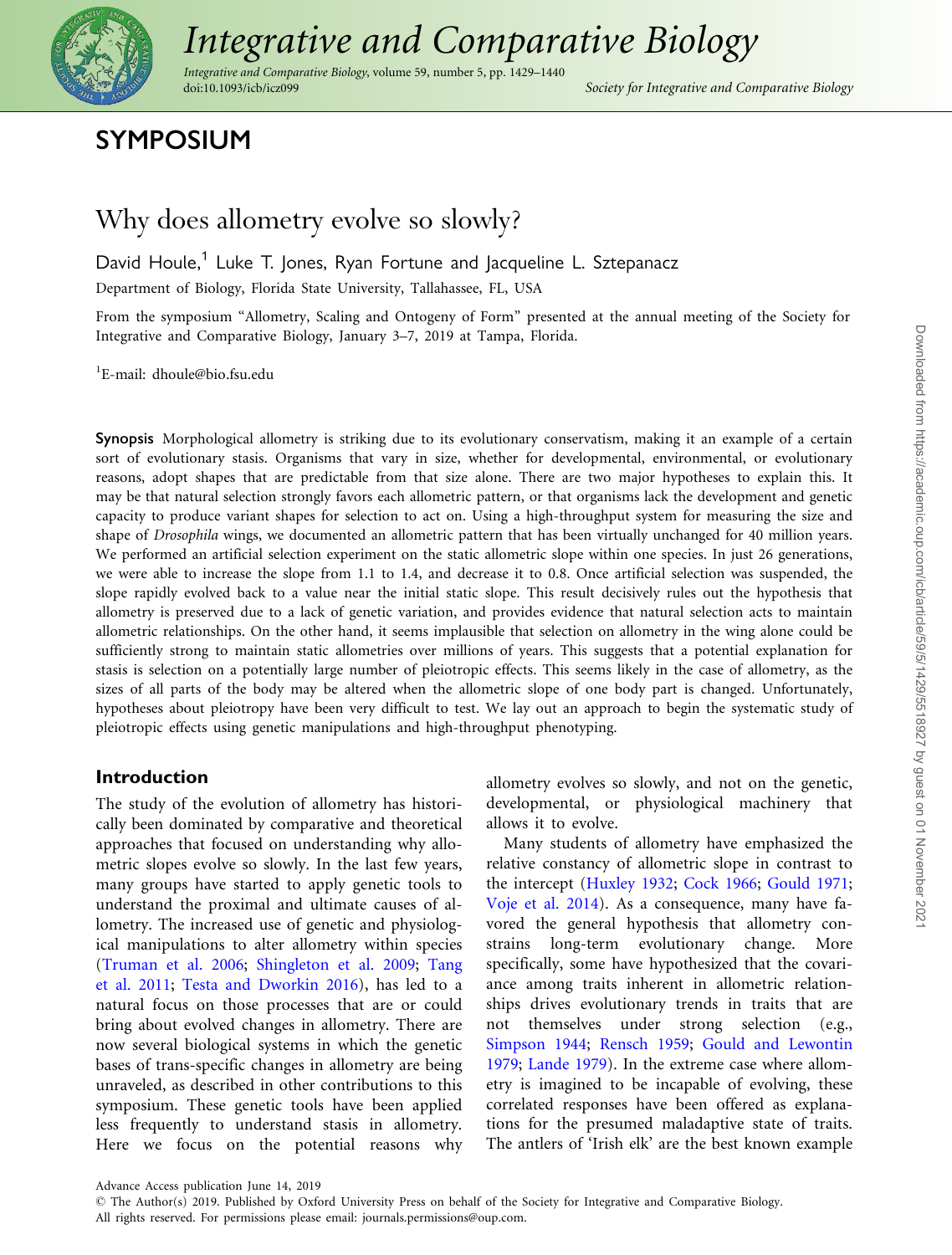of this conflation of maladaptation and allometry [\(Simpson 1953,](#page-10-0) 286–7; reviewed in [Gould 1974\)](#page-9-0). A recent review of allometry among individuals at the same developmental stage (static allometry), provides quantitative evidence for relative stasis. It found little evidence that static allometric slopes evolve on contemporary timescales, but found evidence for modest changes on million-year time scales [\(Voje et al 2014](#page-11-0)). They showed that 11% of the interspecific variation in static allometry of morphological traits could be attributed to changes in allometric slope in six taxa. Changes in mean size or overall shape (the intercept of the allometric equation) accounted for the majority of the rest of the interspecific variation. These results show that allometric slopes can evolve in natural populations, but do so more slowly than nonallometric changes. Given this background we use the term 'allometry' only in reference to the allometric slope.

One example of this pattern that we will focus on here is the conservatism of the relationship between the length of wing vein L2 and wing size in the family Drosophilidae [\(Bolstad et al. 2015\)](#page-9-0). [Bolstad](#page-9-0) [et al. \(2015\)](#page-9-0) evaluated the static and evolutionary allometry (allometry among species means) of this trait combination in 111 species of Drosophilid flies, most of which were in the clade defined by the polyphyletic genus Drosophila. Static allometric slopes are remarkably similar among species, considering that the family is at least 40 million years old. More precisely, the rate of evolution of slope and intercept on the phylogeny is just 3% per million years for both slope and intercept.

The evolutionary conservatism of allometry is a striking case of a more general pattern of evolutionary stasis that is observed across a variety of traits and geological timescales. The causes of evolutionary stasis can be separated into mechanisms of constraint and selection. Determining which of these mechanisms underlies evolutionary stasis is a central goal of evolutionary biologists. Here we pose the question: is there something fundamental about the genetic basis of allometric slope that leads to its evolutionary conservatism? To begin to answer this question we draw on three sets of data from the fruit fly, Drosophila melanogaster-a selection experiment that sought to change the allometric slope of wing vein L2, and unpublished datasets that estimate genetic variation in appendage form, and that characterize the effects of targeted manipulations of those forms. First, we document the pattern of genetic variation in allometry for fly wings using unpublished data from our lab. Second, we discuss the results of our artificial selection experiments on

allometry ([Bolstad et al. 2015](#page-9-0)) in the context of genetic and selective constraints. Finally, we demonstrate how the manipulation of gene expression can be used to reveal the genetic and pleiotropic architecture that underlies allometry.

## Constraints on the evolution of allometry

Explanations for the evolutionary stasis of allometry fall on a continuum that, at one extreme, entirely results from genetic or developmental constraints, and at the other extreme, entirely results from selection. As discussed above, allometry is often assumed to be subject to genetic or developmental constraints. The key prediction of the pure constraint hypothesis is that there is effectively no genetic variation to enable an evolutionary response in slope. Most work on the evolution of allometry is based on the standard static allometric equation  $log(Y) = a_s + \beta_s \times log(X - X_{int})$ , where X is some measure of size, Y is the trait allometrically related to size,  $a_s$  is the value of Y at the intercept value of size,  $X_{\text{int}}$  and  $\beta_s$  is the static allometric slope. Allometric relationships are generally well fit by this linear equation, so most work on the evolution of allometry reifies the terms in this model, and think in terms of genetic variation and covariation in its three parameters, size, X, slope,  $\beta_s$  and intercept,  $a_s$ . There are a number of different ways that slope and intercept can (co)vary, which we illustrate in [Fig. 1](#page-2-0).

Unfortunately, there are few studies that have appropriately estimated the additive genetic variance of allometric slope on a log scale and in a quantitative genetic framework (Pélabon et al 2014), leaving us with few parameter estimates for genetic variation in slope. [Pavlicev et al. \(2011\)](#page-10-0) used this approach to estimate the heritability of allometry between body size and four long-bone traits and four internal organ weight traits in inbred mouse lines. They found the heritability of allometric slope to range from 0.068 to 0.195 among traits, which is on the low end of heritability for most quantitative traits.

We have estimated genetic variation in allometry ourselves, by reanalyzing data from of a recently published a broad-sense genetic variance (G) matrix for wing shape and size ([Pitchers et al. 2019](#page-10-0)) for a population of inbred lines from the Drosophila Genetic Reference Panel (DGRP) ([Mackay et al.](#page-10-0) [2012\)](#page-10-0). We reanalyzed these data for the Huxley allometric parameters for the relationship between the length of wing veins and the square root of wing size. To estimate this G matrix, we took advantage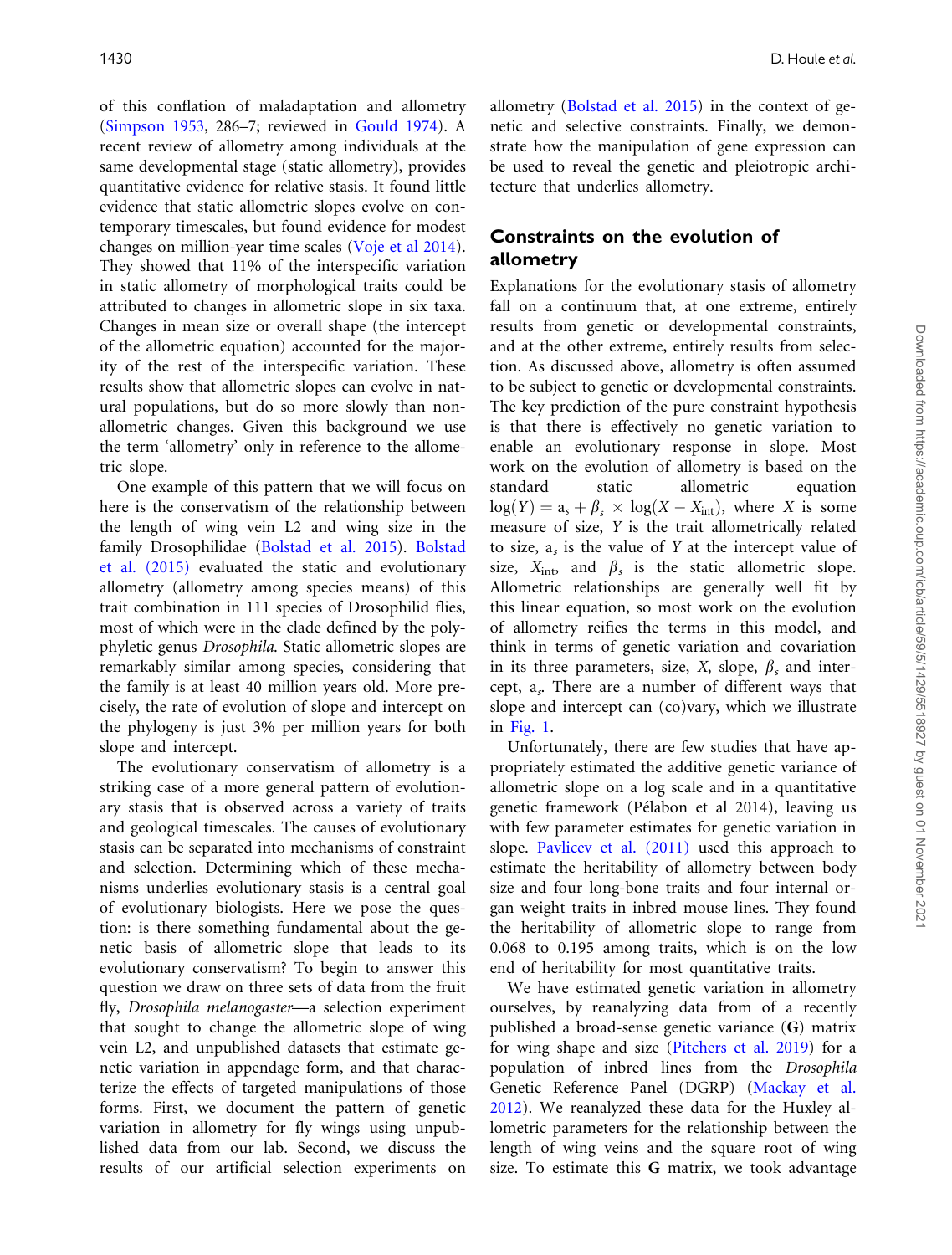<span id="page-2-0"></span>

Fig. 1 Variation assuming that the parameters of the Huxley growth model cause variation in trait value. (A) Variation in intercept, no variation in slope. (B) Variation in slope with an intercept fixed at the population mean. (C) Variation in slope with an intercept fixed below the population mean. (D). Uncorrelated variation in both slope and intercept, with the intercept fixed at the population mean. (E, F). Variation with correlated size, slope, and intercept parameters.

of the fact that all flies within each DGRP line are extremely closely related, so the allometric relationship achieved among a cohort of flies directly estimates the allometry of that genotype. In total, we measured more than 24,000 flies from 190 inbred lines, in up to four experimental blocks in two different labs. For each one of the 510 line–block combinations, we estimated the slope and intercept for four different long veins, as well as mean wing area. These were then analyzed using a mixed model using restricted maximum likelihood in the program Wombat [\(Meyer 2006–2018](#page-10-0); [Meyer 2007](#page-10-0)). We fit the genetic component by assuming that all DGRP lines were unrelated, and fit a fixed effect for lab.

The G matrix for log L2 length and wing size using the allometric model is shown in Table 1. Results for the lengths of the other three long veins on the fly wing are similar (data not shown). There is ample genetic variation in slope intercept and mean wing size. Genetic correlations among these three traits are low. The correlations of slope with size and intercept are not significantly different from 0, but there is a modest negative correlation between intercept and wing size. [Figure 2](#page-3-0) represents a sample of the most extreme slopes and intercepts. Slopes tend to cross across the broad middle of the size distribution. Despite the substantial genetic variance in slope relative to intercept, the variation in slope is too small to have much impact on the spread of the data. The actual variation in allometric parameters resembles that in Fig. 1D, although the variation in

Table 1 Genetic correlations, covariances, and variance ratios for the allometry between vein L2 length and wing size in DGRP inbred lines.

|                | Intercept                         | Slope           | Mean wing size                     |  |  |
|----------------|-----------------------------------|-----------------|------------------------------------|--|--|
| Intercept      | $0.90 \pm 0.01*$                  | $0.03 \pm 0.09$ | $-0.31 \pm 0.09*$                  |  |  |
|                | $5.42 \pm 0.59*$                  |                 |                                    |  |  |
| Slope          | $0.32 \pm 0.99$                   |                 | $0.44 \pm 0.05^*$ -0.14 $\pm$ 0.09 |  |  |
|                |                                   | $21.23 + 3.42*$ |                                    |  |  |
| Mean wing size |                                   |                 | $0.38 \pm 0.05*$                   |  |  |
|                | $-1.96 \pm 0.62^* -0.46 \pm 1.45$ |                 | $7.03 \pm 1.24*$                   |  |  |

Notes: Bold-faced values on the diagonal are the proportion of variation in the parameters that are explicable by line effects. Plain font values on the diagonal are line variances. Values below the diagonal are the genetic covariances, and those above the diagonal are the genetic correlations. Variances and covariances are multiplied by 10,000. All values shown  $\pm$  approximate sampling errors. Sampling errors calculated using the REML-MVN method ([Houle and Meyer](#page-10-0) [2015\)](#page-10-0).

\*Estimate significantly different from 0.

slope is smaller relative to the variation in intercept. These results show that the change in residual variation with size is minimal, ruling out the "broomstick" and "speedometer" patterns that [Dreyer et al. \(2016\)](#page-9-0) suggest are possible. An important caveat to our results is that the genetic variation we detected is among inbred genotypes, and does not necessarily reflect additive genetic variation that could respond to selection in an outbred population. The real test of the absolute constraint hypothesis is whether allometry can actually respond to selection.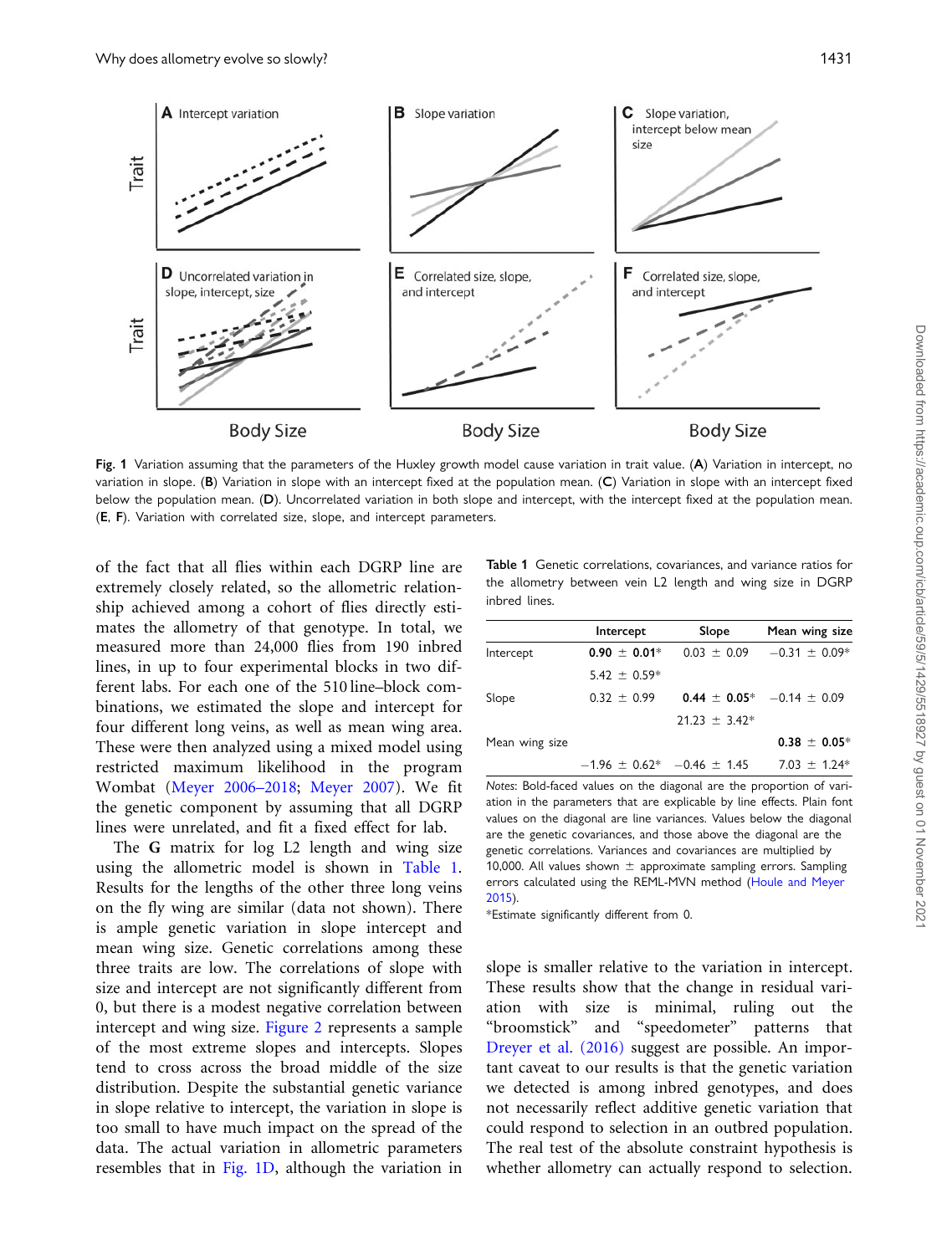<span id="page-3-0"></span>

Fig. 2 Allometric relationships for the log of the length of vein L2 in relation to log wing size for 48 DGRP lines. Estimates are the least-squares means for line from a model with line and lab as factors. Estimates were calculated in SAS Proc GLM (SAS Institute, 2016). The 48 lines whose slopes are represented are those with the 10 most extreme estimates of slope, intercept and wing size in each direction. Open circles show the mean wing sizes and vein lengths at that mean size for all 190 DGRP genotypes.

#### Can allometry respond to selection?

A relatively simple way to test whether the evolution of allometry is constrained by a lack of additive genetic variation, is to use artificial selection to attempt to change it. For organisms that can be reared in controlled conditions, it is relatively easy to apply strong artificial selection to target traits, while suspending many aspects of natural selection. If a targeted trait can respond to artificial selection, then selectable genetic variation in the trait exists, and the constraint hypothesis can be rejected. Despite the conceptual simplicity of this approach, [Egset](#page-9-0) [et al. \(2012\)](#page-9-0) were the first to make the attempt. The varied usage of the term allometry has contributed to the lack of previous experiments, as many experiments have claimed to be selecting on allometry while selecting either on the intercept of the allometric relationship, or some indeterminate mixture of slope and intercept (reviewed by [Houle et al.](#page-10-0) [2011](#page-10-0); [P](#page-10-0)élabon et al. 2014). The logical paradox of directly applying selection to a static allometric slope may also have limited such selection experiments. An individual organism does not express a slope, just a combination of their size and the trait allometrically related to size. The observed size and trait combination is but one realization of an infinite combination of trait values that they could have expressed if a different combination of the factors that influence organism size had arisen (e.g. [Dreyer et al. 2016](#page-9-0)). Allometry, is thus an example of a function-valued trait [\(Stinchcombe et al. 2012\)](#page-11-0). Unfortunately, the



Fig. 3 Selection scheme used to select on slope. To increase slope, one would select the individuals represented by filled circles. Source: Adapted from Fig. 2 in [P](#page-10-0)élabon et al. (2014).

formalism that has recently been developed for such traits has not yet been applied to allometry.

In an artificial selection experiment there are two ways of dealing with the fact that individuals do not express slope. First, one could measure the slope within a group of relatives, analogous to what we did in the G matrix experiment above, and then select individuals from those groups whose slopes deviate in targeted direction. Family level selection is a common approach to artificial selection in general (e.g., [Hine et al 2011](#page-10-0), [2014,](#page-10-0) [Sztepanacz and Blows](#page-11-0) [2017\)](#page-11-0), but has not been applied to the study of allometry. The second approach is to apply individuallevel selection based on a particular model of how the inheritance of the sizes of the two parts works. Three artificial selection papers that have targeted static allometry have taken the latter approach ([Egset et al. 2012;](#page-9-0) [Bolstad et al. 2015](#page-9-0); [Stillwell](#page-11-0) [et al. 2016\)](#page-11-0), and all used a similar scheme to select on slope, represented in Fig. 3. This procedure defines the selection index conditional on size relative to the sex-specific mean size. The simplest use of this procedure was by [Egset et al. \(2012\)](#page-9-0), where individuals that were above average in the size trait were selected if they also had positive residuals from the current allometric relationship, while individuals with below average sizes were selected if they had negative residuals. This scheme will be particularly effective when size, slope, and intercept are uncorrelated, as in [Fig. 1D](#page-2-0), and the G matrix represented in [Table 1.](#page-2-0) In these distributions, individuals close to the mean size can be above or below the regression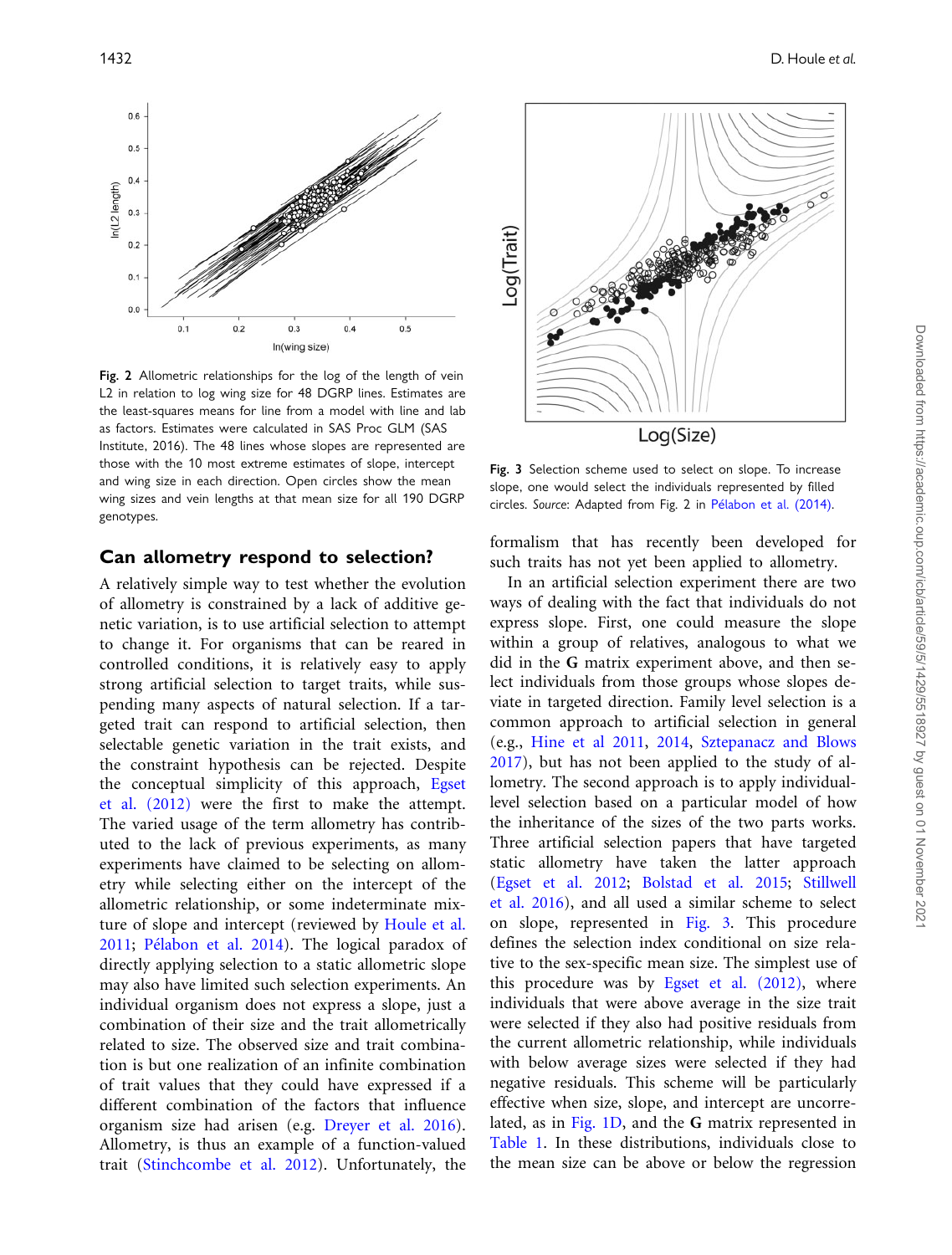Table 2 Design of and results from allometry selection experiments

|                |                         |                          |                     |                    |                       | Significant response |       |
|----------------|-------------------------|--------------------------|---------------------|--------------------|-----------------------|----------------------|-------|
| Study          | <b>Species</b>          | Size                     | Trait               | <b>Generations</b> | Rearing<br>conditions | Intercept            | Slope |
| Egset          | Poecilia reticulata     | Body area                | Tail area           |                    | Good                  | Yes                  | No    |
| <b>Bolstad</b> | Drosophila melanogaster | Square root of wing area | Wing vein L2 length | Slope 25, 26       | Good                  | Yes                  | Yes   |
|                |                         |                          |                     | Intercept 7        |                       |                      |       |
| <b>Bolstad</b> | Drosophila melanogaster | Square root of wing area | Wing vein L2 length | 19                 | Mixed                 |                      | No    |
| Stillwell      | Drosophila melanogaster | Pupal area               | Wing area           | 18                 | Mixed                 |                      | Yes   |

because of variation in either slope or intercept, while individuals far from the mean size, are more likely to have a slope that deviates in the direction selected. This suggests that favoring individuals that deviate more from the mean size will be more effective at targeting slope. To take advantage of this, [Stillwell et al. \(2016\)](#page-11-0) only selected individuals in the first and fourth quartiles of size. [Bolstad et al.](#page-9-0) [\(2015\)](#page-9-0) similarly favored individuals that were far from the mean size but also included stabilizing selection on size and the trait.

The three papers that have selected on static allometry include a total of six experiments, four targeted at slope, and two targeted at intercept. The characteristics of these selection experiments are summarized in Table 2. [Bolstad et al.'s \(2015\)](#page-9-0) unmanipulated size experiment and [Stillwell et al.'s \(2016\)](#page-11-0) experiment generated significant responses in slope to artificial selection. [Bolstad et al. \(2015\)](#page-9-0) achieved a response of 1% per generation in their unmanipulated size treatment. The rate of change in slope cannot be directly calculated from the data in the paper by [Stillwell et al. \(2016\).](#page-11-0) To get a crude idea of the actual rate of response, we assumed that the original slope was 1, then used [Fig. 2](#page-3-0) in their paper to estimate that slope changed at the rate of about 0.4% per generation on average. Overall, the results of these experiments reject the absolute genetic constraint hypothesis as a general explanation for the cause of evolutionary stasis in allometric slope.

In contrast to these experiments, [Egset et al.](#page-9-0) [\(2012\)](#page-9-0) did not generate a statistically significant difference in slope. However, they only selected for three generations. The mixed rearing condition treatment in [Bolstad et al. \(2015\)](#page-9-0) also did not show significant response in slope. [Bolstad et al. \(2015\)](#page-9-0) suggested that this was because the genetic variation among their starved flies reflected only variation in early growth, while the size range in well-fed flies was weighted toward variation in late growth. Alternatively, these results could reflect different mechanisms of sensitivity to environmental variation [\(Debat and David 2001](#page-9-0)) that result in size variation. In an experiment in Drosophila serrata, most of the genetic variation in environmental sensitivity of wing shape was dominance and not additive variance [\(Sztepanacz et al 2017](#page-11-0)). Consequently, the starved selection treatments may have primarily targeted dominance variation, or environmentally induced covariance ([Rausher 1992\)](#page-10-0) between traits, rather than an additive genetic covariance that could respond to selection.

In two of these studies, the authors also selected on the allometric intercept to contrast the rate of response in slope and intercept. [Egset et al. \(2012\)](#page-9-0) selected for three generations to increase or decrease residuals from the least-squares regression. [Bolstad](#page-9-0) [et al. \(2015\)](#page-9-0) selected for seven generations to increase or decrease the residuals, while also performing stabilizing selection on size. These treatments are similar to earlier selection experiments on the residuals from the relationship between two traits [\(Weber](#page-11-0) [1990](#page-11-0), [1992;](#page-11-0) [Wilkinson 1993](#page-11-0); [Frankino et al. 2005\)](#page-9-0). All of these experiments achieved rapid, highly significant changes in intercept. However, the actual rate of response of intercept was similar to the rate of response in slope. In the well-fed treatment, [Bolstad et al. \(2015\),](#page-9-0) on average, obtained a 1.6% change in intercept per generation, slightly greater than the response they obtained for slope. Tail area increased by 2% per generation and decreased by 1% per generation in guppies [\(Egset et al. 2012](#page-9-0)). Overall, these results from slope selection experiments suggest that there is often substantial genetic variation for slope that can yield a rate of evolution in slope comparable to that on traits like intercept that can be measured at the individual level.

#### Stasis and natural selection

In just seven generations of artificial selection by [Bolstad et al. \(2015\)](#page-9-0), the height of the allometric line approached the outermost range of heights that 40 million years of evolution produced.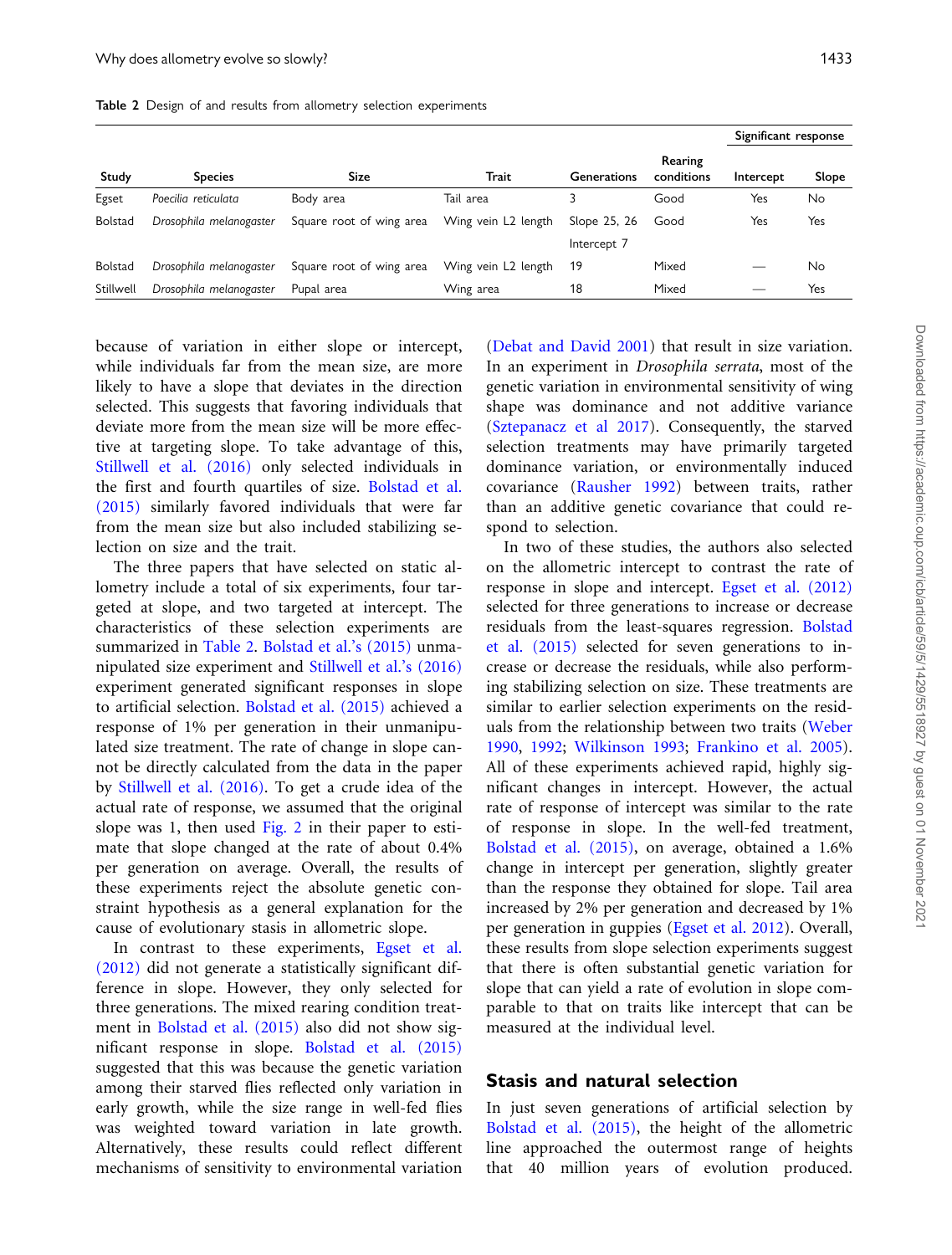Similarly, after just 25 or 26 generations of selection, the allometric slopes approached the outer limits found across the family Drosophilidae. Importantly, neither the slope nor the intercept appeared to plateau in response, suggesting that both traits could have become more extreme had artificial selection continued. The fact that more extreme trait values do not exist in nature, despite the genetic capacity to produce such phenotypes, suggests that selection limits their sustained exaggeration.

Natural selection consistent enough to generate stasis can be generated in different ways. For example, temporally fluctuating selection acting over short timescales can, over longer timescales, result in an overall pattern of stabilizing selection [\(Lynch 1990](#page-10-0); [Hendry and Kinnison 1999](#page-9-0); [Eldredge et al. 2005](#page-9-0); [Estes and Arnold 2007](#page-9-0); [Uyeda et al. 2011](#page-11-0)). Stabilizing selection acting directly on allometric slope may also be conserved over evolutionary time, so that the slope is continually returned to its starting state whenever it is perturbed away from that state. Strong stabilizing selection acting on many individual traits, however, is unlikely. If there was direct stabilizing selection acting on many traits, even its strength was 100 times weaker than current estimates suggest, population mean fitness would be impossibly low (Barton 1990). In most cases, stabilizing selection will arise through a multivariate process, where some multivariate trait combinations are subject to strong stabilizing selection and most are subject to much weaker stabilizing selection [\(Johnson and Barton 2005](#page-10-0), [Blows and](#page-9-0) [Brooks 2003](#page-9-0)). A conserved pattern of multivariate stabilizing selection is a popular explanation for the observation of stasis in many types of traits over long timescales. One prediction of this hypothesis is that multivariate patterns of genetic variation will become aligned with the fitness surface ([Lande](#page-10-0) [1980](#page-10-0); [Cheverud 1984;](#page-9-0) [Arnold et al. 2001\)](#page-9-0), for which there is some empirical evidence in experimental systems [\(Hunt et al. 2007;](#page-10-0) [Roff and Fairbairn 2012](#page-10-0), [Jones et al. 2003](#page-10-0), [Revell et al. 2010](#page-10-0), [Brooks et al.](#page-9-0) [2005](#page-9-0)). An allometric slope would then lie along a ridge of high fitness.

While unchanging stabilizing selection can explain stasis, [Hansen and Houle \(2004\)](#page-9-0) have emphasized that even though the potential biological reasons for unchanging stabilizing selection are plausible, they are not necessarily true. The many hypotheses that could explain stable patterns of selection essentially shift the problem of stasis to some other sort of stability, such as stability of the ecological niche, or tracking of a fixed niche by compensatory evolution, among other possibilities ([Holt and Gaines 1992](#page-10-0);

[Ackerly 2003;](#page-9-0) [Hansen 2012\)](#page-9-0). In the context of allometry, such stable niche parameters do seem plausible for many traits. For example, the demands of locomotion may enforce optimal body-size to appendage relationships that depend on the unchanging properties of the medium through (or on) which an organism moves.

#### Pleiotropic genetic constraints

More dramatic evidence of the role of selection in maintaining the pattern of allometry was provided by the change in phenotype after artificial selection was relaxed in the [Bolstad et al. \(2015\)](#page-9-0) experiment. Each slope-selected population rapidly returned toward its original slope, reverting faster than they had evolved in response to artificial selection, losing 75– 80% of their response in just 16 generations. About 20% of this return could, in principle, be explained by the breakup of linkage disequilibrium between genetic variation in size and intercept. Therefore, the vast majority of the reversion in slope was due to opposing natural selection. Artificial selection experiments often observe a reversion of traits toward their initial values after selection is relaxed ([Reeve and Robertson 1953](#page-10-0); [Falconer and Mackay](#page-9-0) [1996;](#page-9-0) [Hine et al. 2011](#page-10-0)), like Bolstad et al. observed. Furthermore, agricultural populations that have experienced sustained directional selection for economically important traits also tend to have depressed fitness that generates opposing selection [\(Rauw](#page-10-0) [et al. 1998](#page-10-0); [Havenstein et al. 2003](#page-9-0); [Hill and](#page-10-0) [Kirkpatrick 2010\)](#page-10-0). Opposing selection appears to be a common cause of evolutionary limits in a variety of contexts.

The behavior of the intercept-selected populations was very different when artificial selection was relaxed. The down-selected population maintained the new intercept with minimal return towards the original mean. The up-selected population showed a significant but small decrease toward the original intercept of about 15% of the total response. This relative lack of reversion in intercept suggests that selection on the genetic variants that allowed the rapid increase in intercept is quite weak in the laboratory environment. Examination of [Fig. 1](#page-2-0) in [Bolstad et al. \(2015\)](#page-9-0) shows that evolution in the intercept-selected lines actually produced flies that deviated more from the starting pattern of allometry than in the slope-selected lines. If the opposing natural selection to return to the original allometric relationship acted directly on static allometry, we would predict that the intercept-selected lines would return faster than the slope-selected lines. The fact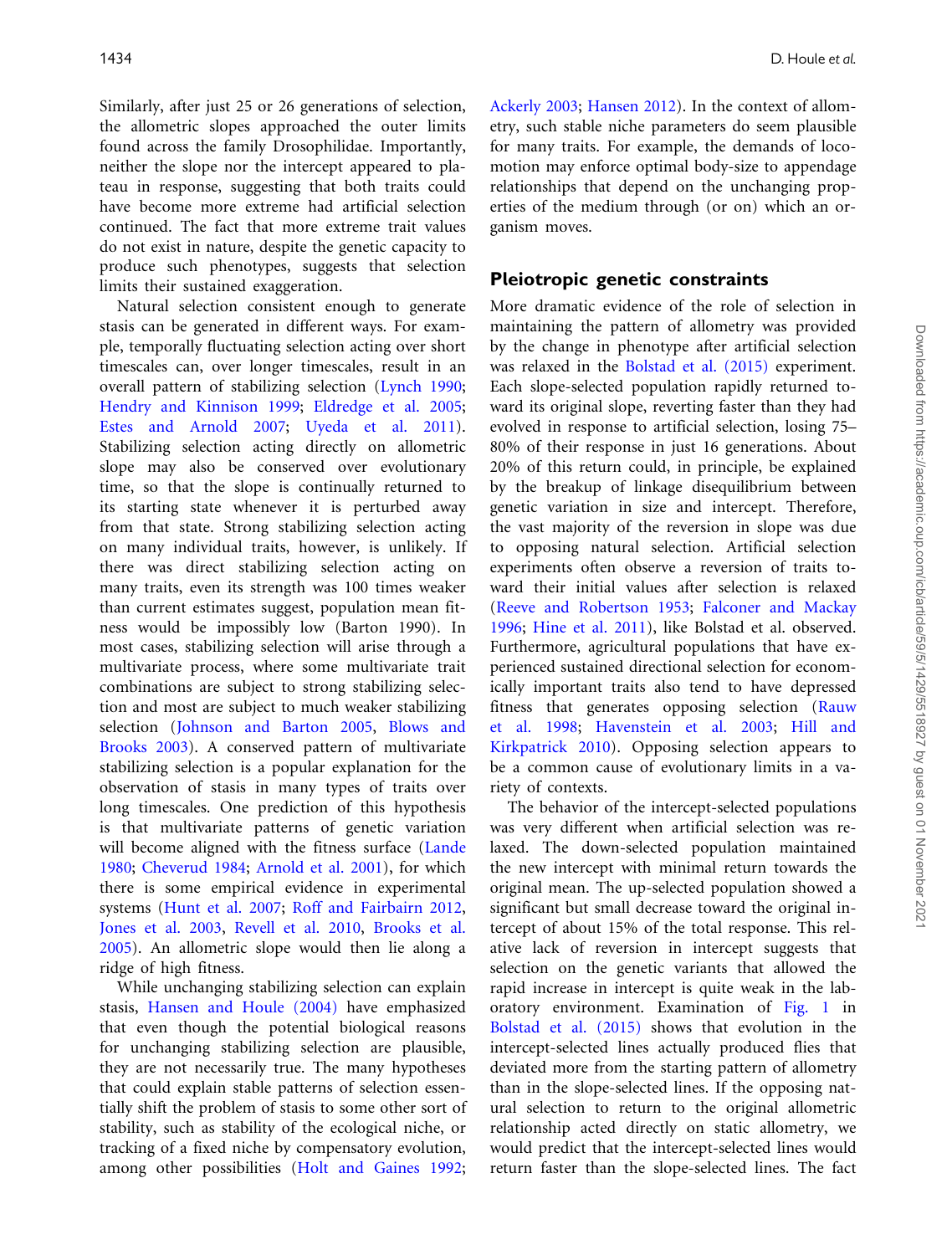that they do not demonstrates that direct selection on allometry in the wing cannot explain the stasis of this allometric relationship.

If we reject both the absolute genetic constraint hypothesis, and the direct stabilizing selection hypothesis, what is left? The combination of results suggests that the detrimental fitness effects of the alleles that underlie allometry are not principally on wing-shape, but must also affect other aspects of organism form and function. The variation that affects slope may have pleiotropic effects on more traits, or have pleiotropic effects on traits that are more strongly selected than the variation that affects intercept. This leads to a hybrid hypothesis where evolution is limited by a combination of multivariate constraints and multivariate stabilizing selection. At the core of both the multivariate constraint and selection hypotheses, is the notion that allometry is highly polygenic, and that the genes that underlie allometry also underlie many other traits that determine an organism's fitness. The qualitative and quantitative extent of pleiotropy, in general, is an open question. Quantitative genetic approaches indicate that pleiotropy is widespread ([Houle and Fierst 2013](#page-10-0), [McGuigan et al 2014,](#page-10-0) [Blows et al 2015](#page-9-0)), with somewhere between 10 ([Walsh and Blows 2009](#page-11-0)) and 20 [\(Hine et al 2018](#page-10-0)) independent trait combinations underlying all of the phenotypic variation in an organism. Quantitative trait locus (QTL) and genomic analyses come to somewhat different conclusions with a relatively small number of QTLs or alleles typically found to affect many traits [\(Zou et al 2008](#page-11-0), [Wagner et al 2008](#page-11-0), [Albert](#page-9-0) [et al 2008](#page-9-0), [Durham et al 2014](#page-9-0), [Wagner and Zhang](#page-11-0) [2011](#page-11-0)). The latter analyses have low power, however, and the degree of pleiotropy is likely to be more extensive than suggested by these studies ([Paaby and](#page-10-0) [Rockman 2013](#page-10-0)).

In a multivariate context, we can redefine the question of genetic constraint on a focal trait to how much of its genetic variation is not shared with other traits that are also under strong selection. This is the concept of conditional genetic variance ([Hansen et al. 2003](#page-9-0); [Hansen and Houle 2008](#page-9-0)), which describes the variation that is independent of all other traits. Conditional evolvability predicts the selection response of traits when all other traits are held constant. It has long been appreciated that multivariate genetic covariances can redistribute genetic variation into a relatively small number of trait combinations ([Walsh and Blows, 2009](#page-11-0)), leaving others with little or no genetic variation ([Gomulkiewicz](#page-9-0) [and Houle 2009;](#page-9-0) [Kirkpatrick 2009\)](#page-10-0). These trait combinations tend to suffer from evolutionary responses that are stochastic [\(Hine et al. 2014](#page-10-0)), slow, or biased toward directions of high genetic variation [\(Schluter](#page-10-0) [1996](#page-10-0); [Chenoweth et al. 2010](#page-9-0)). In reality it is likely that only some other traits are under enough selection to impact the evolution of a focal trait, and it is the partial conditional evolvability of the focal trait generated by selection on that unknown subset of all traits that will generate pleiotropic constraints. If the conditional genetic variance is close to zero, the evolvability will also approach zero unless the changes in selection are both strong and maintained for long enough to allow the genetic architecture itself to evolve.

#### Why are there pleiotropic constraints?

The hypothesis of pleiotropic constraints is related to the relatively unfamiliar concept of burden [\(Riedl](#page-10-0) [1977](#page-10-0)). Riedl proposed that systems that arise early in development or that are functionally essential for an organism are both highly pleiotropic to begin with but also evolve to become more highly interconnected as any accretion of new traits and organismal functions must depend on the previously existing functions ([Riedl, 1977](#page-10-0)). He considered these systems to be "burdened" because their genetic interdependence would make them, in principle, unalterable. Allometry may be one example of a burdened system as envisioned by Riedl, particularly if it arises through a response to common and fundamental growth factors. There are many candidates for such fundamental systems to underlie allometry [\(Shingleton and Frankino 2018\)](#page-10-0), in particular the insulin signaling pathway that is a primary integrator of growth in animals.

The existence of pleiotropic constraints or burden is an attractive hypothesis that can explain stasis in allometry, but is also a difficult one to test. Logically it rests on the existence of pleiotropic effects that have not been observed directly. It further depends on the nature of natural selection on those unknown traits. Identifying which other traits suffer detrimental consequences and therefore mediate opposing natural selection is straightforward in some cases [\(Ryan et al. 1982](#page-10-0); [Godin and McDonough 2003;](#page-9-0) [Fernandez and Morris 2008](#page-9-0)). In many cases, however, opposing selection arises through pleiotropic effects of alleles on a number of unknown traits. Two recent studies in D. serrata and one in D. bunnanda, have attributed the lack of contemporary evolution of male sexual displays, whose phenotypes are subject to directional sexual selection, to pleiotropic alleles that generate a net effect of stabilizing selection on the major axes of genetic variance that underlie these traits [\(McGuigan and Blows 2009;](#page-10-0)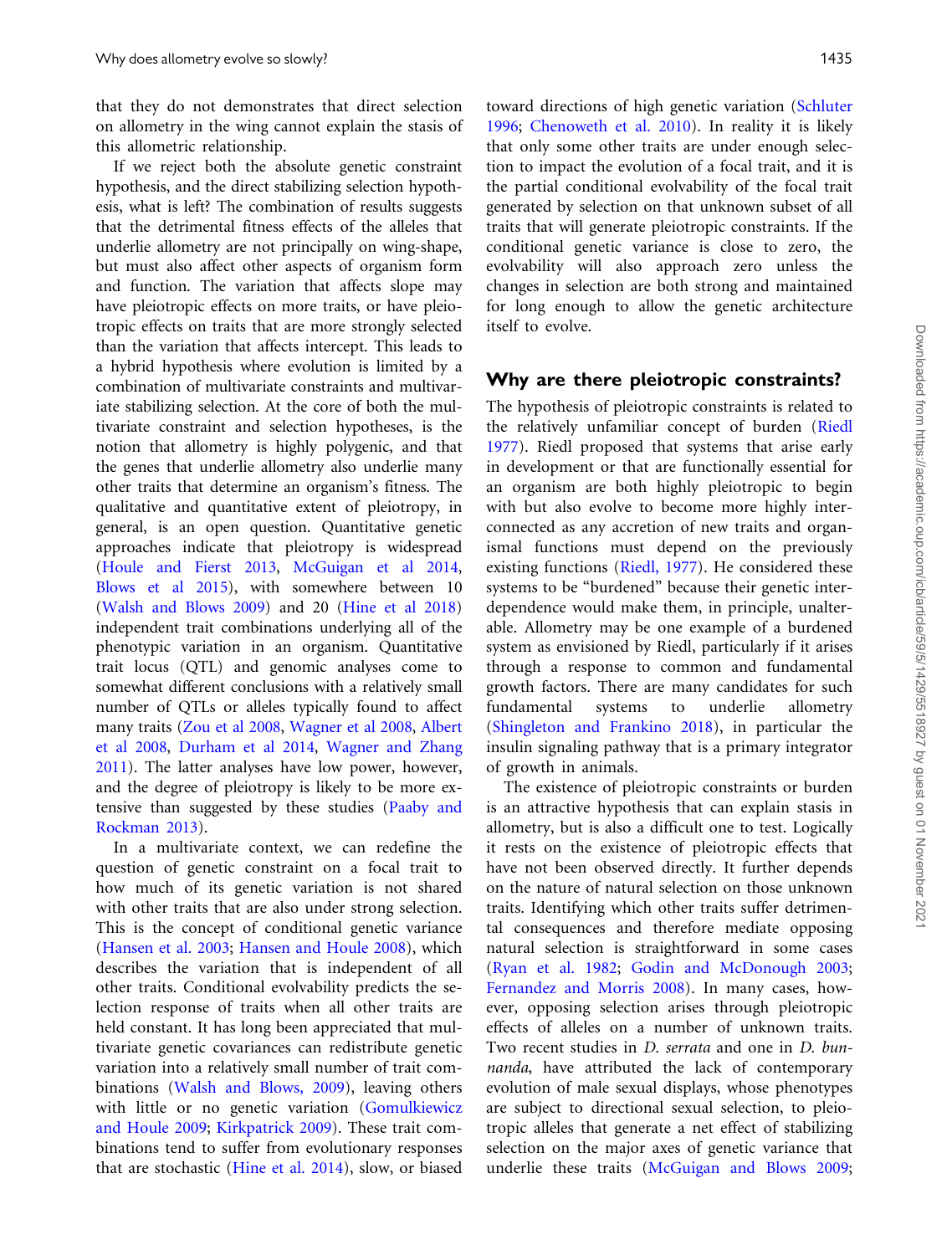[McGuigan et al. 2011;](#page-10-0) [Delcourt et al. 2012](#page-9-0); [Sztepanacz and Rundle 2012](#page-11-0)). The key result of these experiments was that it was not possible to detect selective constraints by studying phenotypes themselves. Multivariate stabilizing selection was only detected by studying the genetic covariance between multivariate traits and fitness.

In order to validate the existence of burden and pleiotropic constraints, we need to find at least some of these pleiotropically related traits and identify their costs. This is a classic example of a genotype– phenotype map problem, suggesting that both genetic and phenotypic approaches are possible. Here we focus on a genetic approach that centers on manipulations of candidate pathways.

Several key pathways have been proposed for master regulators of relative growth and therefore allometry in flies ([Shingleton and Frankino 2018](#page-10-0)). The first is the insulin pathway. Levels of circulating insulin-like peptides are sensitive to the overall nutritional state, and activate a common pathway in proliferating cells, helping to coordinate the overall level of growth across the body. Manipulation of this sensitivity to insulin can alter allometry ([Tang et al.](#page-11-0) [2011](#page-11-0)), and some naturally evolved differences in allometric relationships can be traced to differences in such sensitivity [\(Emlen et al. 2012\)](#page-9-0). In addition, there is increasing evidence that the key insect growth hormones ecdysone and juvenile hormone that regulate molt and maturation also interact with the insulin pathway to generate overall effects on growth [\(Shingleton and Frankino 2018](#page-10-0)). It is also clear that there are other ways of altering the relative growth of body parts that can operate locally, for example, within certain tissues. Organs behave as if they have a target size, and will often undergo compensatory growth if they are manipulated to retard their growth early in development, a process that also seems to involve insulin-like peptides [\(Shingleton and Frankino 2018](#page-10-0)). With candidate pathways in hand, the ability to manipulate their expression greatly simplifies the completion of a genotype–phenotype map. Large manipulations of function may have phenotypic effects well beyond the range of natural variation, making it relatively easy to detect the pleiotropic effects of those manipulations even without an a priori set of target phenotypes.

On the other hand, the notion that a small number of master regulators are responsible for the majority of natural phenotypic variation has not fared well as our ability to map genome-wide variation has accelerated. Therefore, to answer the question about the genetic basis for the evolution of allometry, we should consider candidate allometric pathways, but also allow for the possibility that other processes may be involved. For example, the set of canonical developmental pathways involved in growth and differentiation [\(Matamoro-Vidal et al. 2015](#page-10-0)) operate throughout the fly body, could affect allometry, and are also likely to have pleotropic effects. Such an investigation would depend on the ability to genetically manipulate a wide array of genes. With the toolkit available in D. melanogaster, it is now possible to envision such experiments on a scale sufficient to determine the relative ability of candidate pathways and other genes to alter allometry. For several years we have been carrying out experiments looking for effects of gene expression knockdowns on wing shape in *D. melanogaster* that meet some of these requirements, which we call the Dictionary of Genetic Effects [\(Pitchers et al. 2019;](#page-10-0) D. Houle, unpublished data). Unfortunately for the study of allometry, we designed these experiments to measure general shape changes, and not to study allometry. Nevertheless, we have now reanalyzed these experiments to look for effects on allometry. The results are not particularly convincing, but serve to illustrate a viable approach.

In the Dictionary project, we quantitatively manipulate gene expression using organism-wide RNAi knockdowns and measure the phenotypic effects on appendage morphology [\(Pitchers et al.](#page-10-0) [2019;](#page-10-0) D. Houle, unpublished data). We have manipulated expression of over 150 genes thus far, and these have been successful at determining genes capable of affecting appendage size and shape, and provide a direction for those effects that can be related to gene function [\(Pitchers et al. 2019](#page-10-0)). All these experiments have assessed wing variation, and in the past year we have also added leg morphology to the list of phenotypes measured (D. Houle, unpublished data). To measure appendage size, we calculated wing area, and the total length of all three legs on one side of the body. We then tested whether the allometric relationship between log appendage size and the logs of the lengths of the four major long veins of the wing, or the lengths of each leg segment were altered by the knockdowns. The results of these analyses are shown in [Supplementary Table S1](https://academic.oup.com/icb/article-lookup/doi/10.1093/icb/icz099#supplementary-data) for wing only experiments, and [Supplementary Table S2](https://academic.oup.com/icb/article-lookup/doi/10.1093/icb/icz099#supplementary-data) for the more recent estimates of wing and leg experiments. Overall, RNAi knockdowns seem to increase the variance among treatment slopes, although in some cases controls also show increases in slope variance among treatments. The wing-only experiments offered fairly convincing evidence that the knockdowns increased the slope variance among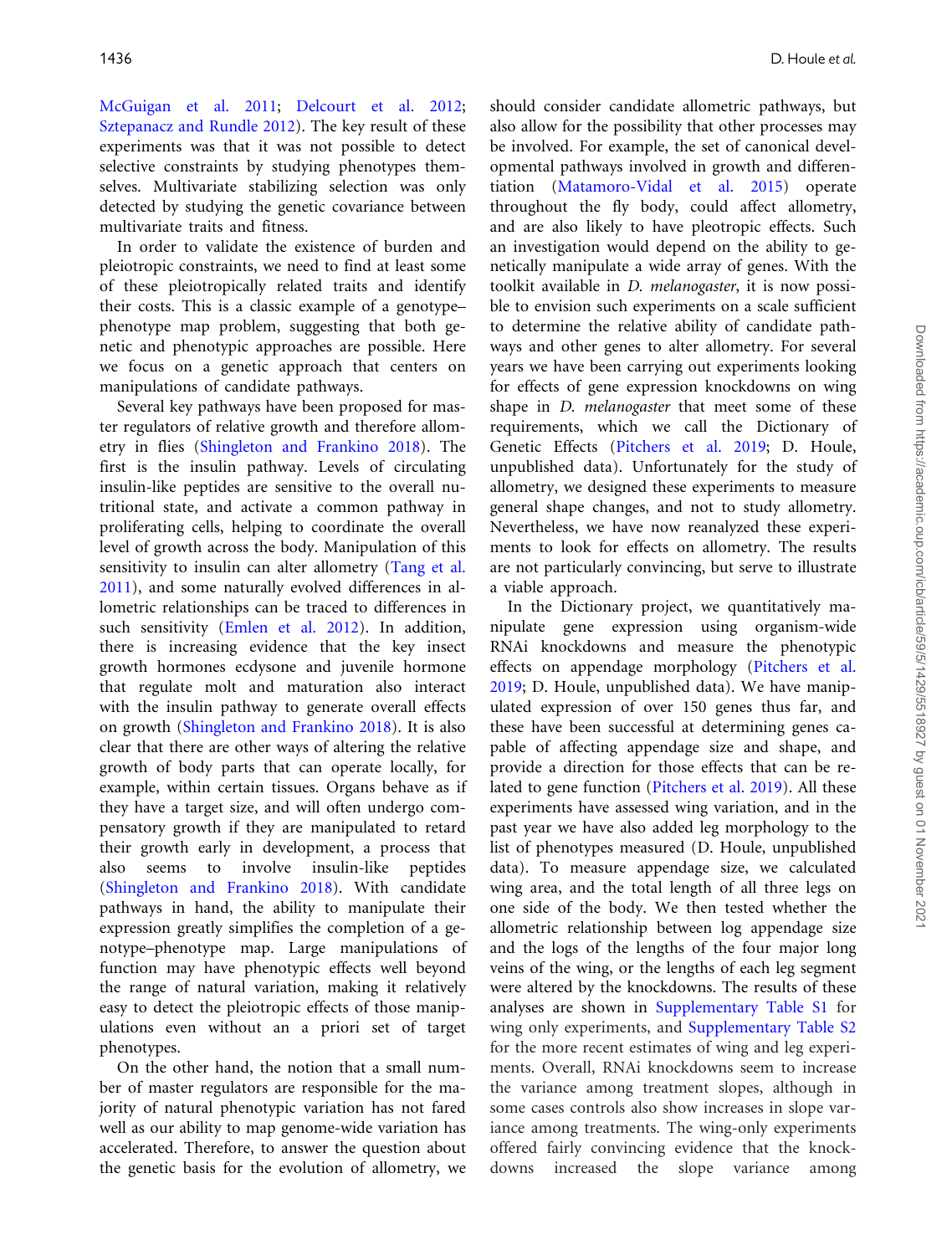treatments. The average quantile of the observed slope variance was higher in the knockdowns than the controls for all phenotypes except the length of vein 2, and for the average quantiles across all traits. On average 1.52 of the four measured allometric relationships showed significantly increased variance in the RNAi knockdowns, while 0.75 showed significantly increased variance in the four control experiments. Genes in a wide variety of pathways had highly significant effects on the variance in slope, including representatives of the Dpp, wingless, hippo pathways, as did some of the genes with unknown function, such as those with a 'CG' designation.

In the combined leg–wing experiments, knockdown experiments also resulted in increased slope variance, while variance increased somewhat less in most control crosses. One control set showed highly significant increases in slope variance in allometry in four leg segments, despite the lack of a gene knockdown. While the mean number of significant changes in slope was 2.8 per knockdown experiment, and 1.7 in controls, in this set of experiments, the average quantile of the observed variances was not significantly different between knockdowns and controls. If there were a global allometric process, we would expect that knockdowns that increased slope variance in legs would also increase slope variance in wings. The observed correlation was 0.32 ( $P = 0.09$ ).

Our results from these experiments are consistent with the possibility that many different genes and pathways can contribute genetic variation in allometry. The paradox raised by these results is that the strength of the pleiotropic constraints suggested by the rapid recovery toward the naturally evolved allometric slope would be readily explained if there were a simple master regulator of allometry throughout the body. Perturbing such a process would have predictable and widespread pleiotropic effects that would explain how costly to fitness such a perturbation appears to be. Our knockdown experiments instead seem consistent with many developmental processes having potential effects on allometry, as does the apparently highly polygenic basis for genetic variation in allometry. In this case, we then have to imagine that each of the many alleles capable of changing allometry is deleterious due to its own unique set of pleiotropic effects. In that case, the task of understanding the pleiotropic constraints will not be accomplished by the study of particular phenotypes.

#### **Conclusions**

Our work with fly appendages, and in particular the allometry of the L2 wing vein captures many of the issues concerning the evolution of allometry. Allometry of the L2 vein evolves very slowly, as does allometry of many other traits in a wide variety of taxa. The available explanations for this relative stasis involve some combination of genetic constraints and natural selection.

Using large scale quantitative genetic experiments in the Drosophila wing, we can decisively reject the pure constraint hypothesis that stasis is due to an absolute lack of genetic variation. Inbred line analyses indicate among line variance in slope and intercept, and we have caused the uncharacteristically rapid evolution of L2 allometry to the outer limits of that found in the family Drosophilidae with just 1 year of artificial selection. When we relaxed artificial selection on intercept-selected and allometry-selected populations, we obtained strikingly different results: the allometry-selected lines raced back toward the starting allometry, while the intercept selected lines returned toward the starting intercept very slowly. If direct opposing selection on allometry of the wing was the primary constraint, perturbing either intercept or slope should have roughly equivalent fitness costs.

These combined results suggest that unknown pleiotropic costs of changes to allometry are responsible for its striking evolutionary stasis. The remaining mystery is what generates those pleiotropic costs. We can imagine them arising from the effects of a few master regulatory processes, or from the diffuse effects of perturbations to a wide variety of developmental events. The results of our genetic manipulations were equivocal, but suggest that many developmental processes have effects on allometry. We believe that well-designed high-throughput genetic manipulations that target allometric relationships are well worth pursuing in the future. Such experiments will have the ability to resolve some of the pressing questions about the evolution of allometry.

#### Acknowledgments

We thank Rosa Moscarella, Eladio J. Márquez, and Kevin Doheny for their leading roles in the RNAi knockdown experiments, the many undergraduates who aided in rearing flies and imaging and splining of wings and now legs. We also thank Geir Bolstad for providing the R code to produce [Fig. 3,](#page-3-0) and Christophe Pélabon and the reviewers for their comments on the manuscript.

### Funding

This work was supported by National Institute of General Medical Sciences 1R01GM094424-01 to D.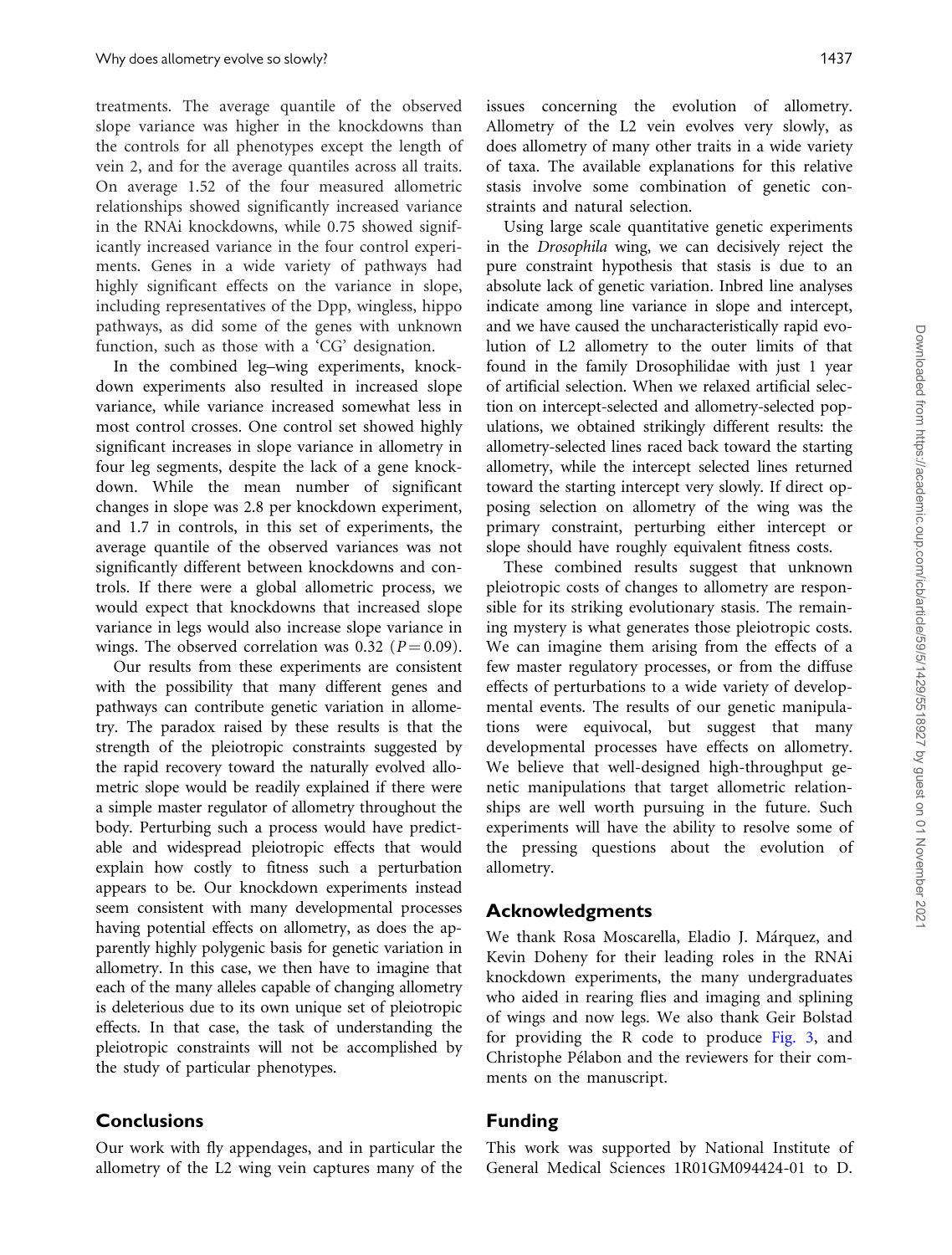<span id="page-9-0"></span>Houle and Ian Dworkin, U.S. National Science Foundation Division of Environmental Biology grants 0129219 to D.H. and E. J. Márquez and 1556774 to D.H., and by Research Council of Norway, Grant 196494/V40 to Christophe Pélabon. Stocks obtained from the Bloomington Drosophila Stock Center (NIH P40OD018537) were used in this study.

#### Supplementary data

[Supplementary data](https://academic.oup.com/icb/article-lookup/doi/10.1093/icb/icz099#supplementary-data) available at ICB online.

#### **References**

- Ackerly DD. 2003. Community assembly, niche conservatism, and adaptive evolution in changing environments. Int J Plant Sci 164:S165–84.
- Albert AY, Sawaya S, Vines TH, Knecht AK, Miller CT, Summers BR, Balabhadra S, Kingsley DM, Schluter D. 2008. The genetics of adaptive shape shift in stickleback: pleiotropy and effect size. Evolution 62:76–85.
- Arnold SJ, Pfrender ME, Jones AG. 2001. The adaptive landscape as a conceptual bridge between micro- and macroevolution. Genetica 112/113:9–32.
- Blows MW, Allen SL, Collet JM, Chenoweth SF, McGuigan K. (2015). The phenome-wide distribution of genetic variance. Am Nat 186:15–30.
- Blows MW, Brooks R. 2003. Measuring nonlinear selection. Am Nat 162:815–20.
- Blows MW, McGuigan K. 2015. The distribution of genetic variance across phenotypic space and the response to selection. Mol Ecol 24:2056–72.
- Bolstad GH, Cassara JA, Márquez E, Hansen TF, Van Der Linde K, Houle D, Pélabon C. 2015. Complex constraints on allometry revealed by artificial selection on the wing of Drosophila melanogaster. Proc Natl Acad Sci U S A 112:13284–9.
- Brooks R, Hunt J, Blows MW, Smith MJ, Bussiere LF, Jennions MD. 2005. Experimental evidence for multivariate stabilizing sexual selection. Evolution 59:871–80.
- Chenoweth SF, Rundle HD, Blows MW. 2010. The contribution of selection and genetic constraints to phenotypic divergence. Am Nat 175:186–96.
- Cheverud JM. 1984. Quantitative genetics and developmental constraints on evolution by selection. J Theor Biol 110:155–71.
- Cock A. 1966. Genetical aspects of metrical growth and form in animals. Q Rev Biol 41:131–90.
- Debat V, David P. 2001. Mapping phenotypes: canalization, plasticity and developmental stability. Trends Ecol Evol 16:555–61.
- Delcourt M, Blows MW, Aguirre JD, Rundle HD. 2012. Evolutionary optimum for male sexual traits characterized using the multivariate Robertson-Price Identity. Proc Natl Acad Sci U S A 109:10414–9.
- Dreyer AP, Saleh Ziabari O, Swanson EM, Chawla A, Frankino WA, Shingleton AW. 2016. Cryptic individual scaling relationships and the evolution of morphological scaling. Evolution 70:1703–16.
- Durham MF, Magwire MM, Stone EA, Leips J. 2014. Genome-wide analysis in Drosophila reveals age-specific effects of SNPs on fitness traits. Nat Commun 5:4338.
- Egset CK, Hansen TF, Le Rouzic A, Bolstad GH, Rosenqvist G, Pelabon C. 2012. Artificial selection on allometry: change in elevation but not slope. J Evol Biol 25:938–48.
- Eldredge N, Thompson JN, Brakefield PM, Gavrilets S, Jablonski D, Jackson JB, Lenski RE, Lieberman BS, McPeek MA, Miller W. 2005. The dynamics of evolutionary stasis. Paleobiology 31:133–45.
- Emlen DJ, Warren IA, Johns A, Dworkin I, Lavine LC. 2012. A mechanism of extreme growth and reliable signaling in sexually selected ornaments and weapons. Science 337:860–4.
- Estes S, Arnold SJ. 2007. Resolving the paradox of stasis: models with stabilizing selection explain evolutionary divergence on all timescales. Am Nat 169:227–44.
- Falconer DS, Mackay T. 1996. Introduction to quantitative genetics. Essex: Addison Wesley Longman.
- Fernandez AA, Morris MR. 2008. Mate choice for more melanin as a mechanism to maintain a functional oncogene. Proc Natl Acad Sci USA 105:13503–7.
- Frankino WA, Zwaan BJ, Stern DL, Brakefield PM. 2005. Natural selection and developmental constraints in the evolution of allometries. Science 307:718–20.
- Godin JGJ, McDonough HE. 2003. Predator preference for brightly colored males in the guppy: a viability cost for a sexually selected trait. Behav Ecol 14:194–200.
- Gomulkiewicz R, Houle D. 2009. Joint demographic and genetic constraints on evolution. Am Nat 174:E218–E2229.
- Gould SJ. 1971. Geometric similarity in allometric growth: a contribution to the problem of scaling in the evolution of size. Am Nat 105:113–36.
- Gould SJ. 1974. The origin and function of "bizarre" structures: antler size and skull size in the "Irish elk," Megaloceros giganteus. Evolution 28:191–220.
- Gould SJ, Lewontin RC. 1979. The spandrels of San Marco and the Panglossian paradigm: a critique of the adaptationist programme. Proc R Soc Lond B Biol Sci 205:581–98.
- Hansen TF. 2012. Adaptive landscapes and macroevolutionary dynamics. In: Svensson E, Calsbeek R, editors. The adaptive landscape in evolutionary biology. Oxford: Oxford University Press. p. 205–26.
- Hansen TF, Houle D. 2004. Evolvability, stabilizing selection, and the problem of stasis. In: Pigliucci M, Preston K, editors. The Evolutionary Biology of Complex Phenotypes. Oxford: Oxford University Press. p. 130–50.
- Hansen TF, Houle D. 2008. Measuring and comparing evolvability and constraint in multivariate characters. J Evol Biol 21:1201–19.
- Hansen TF, Pélabon C, Armbruster WS, Carlson ML. 2003. Evolvability and genetic constraint in Dalechampia blossoms: components of variance and measures of evolvability. J Evol Biol 16:754–66.
- Havenstein G, Ferket P, Qureshi M. 2003. Growth, livability, and feed conversion of 1957 versus 2001 broilers when fed representative 1957 and 2001 broiler diets. Poult Sci 82:1500–8.
- Hendry AP, Kinnison MT. 1999. Perspective: the pace of modern life: measuring rates of contemporary microevolution. Evolution 53:1637–53.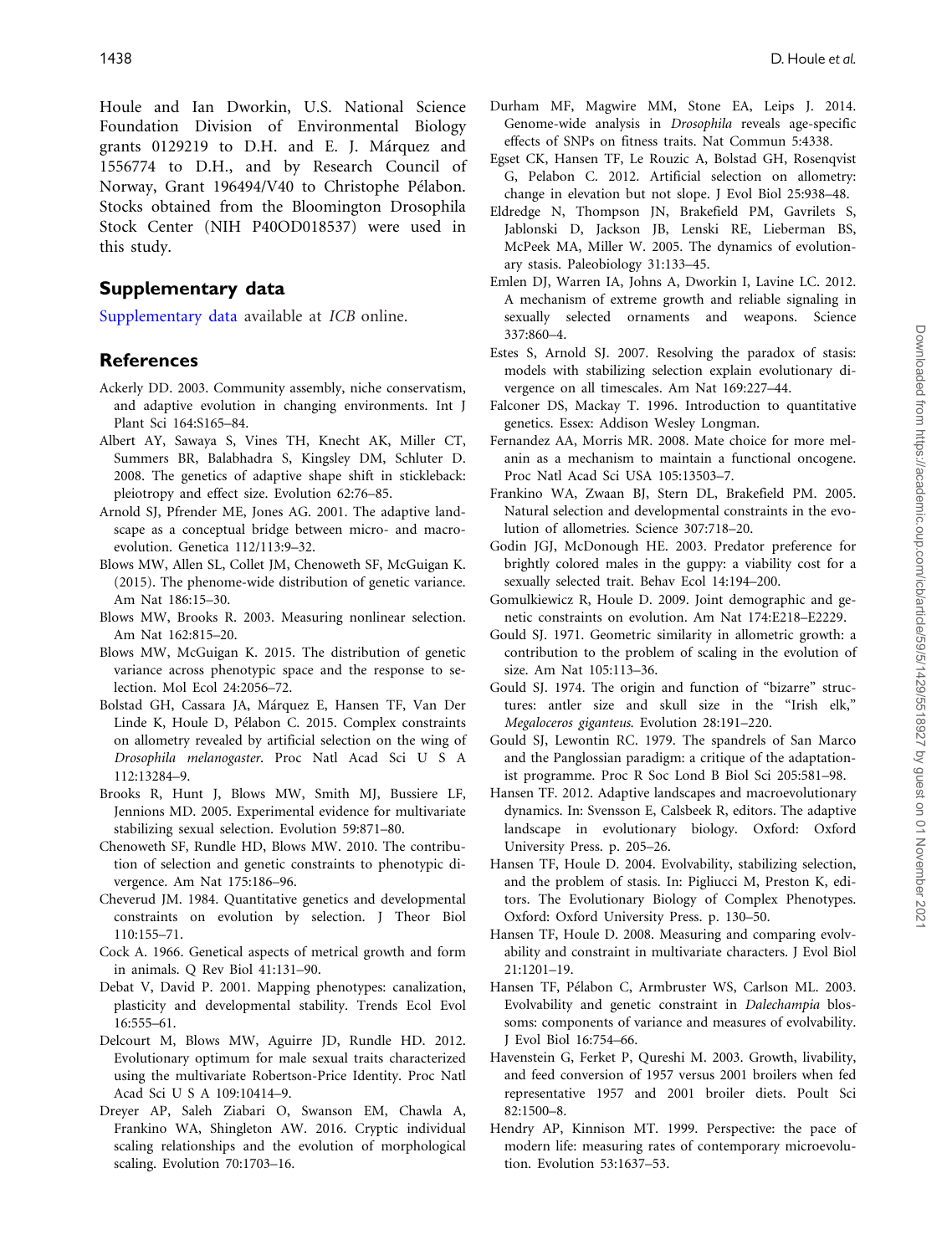- <span id="page-10-0"></span>Hill WG, Kirkpatrick M. 2010. What animal breeding has taught us about evolution. Annu Rev Ecol Evol Syst  $41:1-19$ .
- Hine E, McGuigan K, Blows MW. 2011. Natural selection stops the evolution of male attractiveness. Proc Natl Acad Sci U S A 108:3659–64.
- Hine E, McGuigan K, Blows MW. 2014. Evolutionary constraints in high-dimensional trait sets. Am Nat 184:119–31.
- Hine E, Runcie DE, McGuigan K, Blows MW. 2018. Uneven distribution of mutational variance across the transcriptome of Drosophila serrata revealed by high-dimensional analysis of gene expression. Genetics 209:1319–28.
- Holt RD, Gaines MS. 1992. Analysis of adaptation in heterogeneous landscapes: implications for the evolution of fundamental niches. Evol Ecol 6:433–47.
- Houle D, Fierst J. 2013. Properties of spontaneous mutational variance and covariance for wing size and shape in Drosophila melanogaster. Evolution 67:1116–30.
- Houle D, Meyer K. 2015. Estimating sampling error of evolutionary statistics based on genetic covariance matrices using maximum likelihood. J Evol Biol 28:1542–9.
- Houle D, Pelabon C, Wagner GP, Hansen TF. 2011. Measurement and meaning in biology. Q Rev Biol 86:3–34.
- Hunt J, Blows MW, Zajitschek F, Jennions MD, Brooks R. 2007. Reconciling strong stabilizing selection with the maintenance of genetic variation in a natural population of black field crickets (Teleogryllus commodus). Genetics 177:875–80.
- Huxley JS. 1932. Problems of relative growth. New York: Dover.
- Johnson T, Barton N. 2005. Theoretical models of selection and mutation on quantitative traits. Philos Trans R Soc B Biol Sci 360:1411–25.
- Jones AG, Arnold SJ, Bürger R. 2003. Stability of the G-matrix in a population experiencing pleiotropic mutation, stabilizing selection, and genetic drift. Evolution 57:1747–60.
- Kirkpatrick M. 2009. Patterns of quantitative genetic variation in multiple dimensions. Genetica 136:271–84.
- Lande R. 1979. Quantitative genetic analysis of multivariate evolution applied to brain: body size allometry. Evolution 33:402–16.
- Lande R. 1980. The genetic covariance between characters maintained by pleiotropic mutations. Genetics 94:203–15.
- Lynch M. 1990. The rate of morphological evolution in mammals from the standpoint of the neutral expectation. Am Nat 136:727–41.
- Mackay TFC, Richards S, Stone EA, Barbadilla A, Ayroles JF, Zhu DH, Casillas S, Han Y, Magwire MM, Cridland JM, et al. 2012. The Drosophila melanogaster genetic reference panel. Nature 482:173–8.
- Matamoro-Vidal A, Salazar-Ciudad I, Houle D. 2015. Making quantitative morphological variation from basic developmental processes: where are we? The case of the Drosophila wing. Dev Dyn 244:1058–73.
- McGuigan K, Blows MW. 2009. Asymmetry of genetic variation in fitness-related traits: apparent stabilizing selection on gmax. Evolution 63:2838–47.
- McGuigan K, Collet JM, Allen SL, Chenoweth SF, Blows MW. 2014. Pleiotropic mutations are subject to strong stabilizing selection. Genetics 197:1051–62.
- McGuigan K, Rowe L, Blows MW. 2011. Pleiotropy, apparent stabilizing selection and uncovering fitness optima. Trends Ecol Evol 26:22–9.
- Meyer K. 2006–2018. Wombat: a program for mixed model analyses by restricted maximum likelihood. Armidale (NSW): Animal Genetics and Breeding Unit, University of New England.
- Meyer K. 2007. WOMBAT–A tool for mixed model analyses in quantitative genetics by restricted maximum likelihood (REML). J Zhejiang Univ Sci B 8:815–21.
- Paaby AB, Rockman MV. 2013. The many faces of pleiotropy. Trends Genet 29:66–73.
- Pavlicev M, Norgard EA, Fawcett GL, Cheverud JM. 2011. Evolution of pleiotropy: epistatic interaction pattern supports a mechanistic model underlying variation in genotype-phenotype map. J Exp Zool B Mol Dev Evol 316B:371–85.
- Pélabon C, Firmat C, Bolstad GH, Voje KL, Houle D, Cassara JA, Le Rouzic A, Hansen TF. 2014. Evolution of morphological allometry. Ann N Y Acad Sci 1320:58–75.
- Pitchers W, Nye J, Márquez EJ, Kowalski A, Dworkin I, Houle D. 2019. A multivariate genome-wide association study of wing shape in Drosophila melanogaster. Genetics published online ([https://doi.org/10.1534/genetics.118.](https://doi.org/10.1534/genetics.118.301342) [301342](https://doi.org/10.1534/genetics.118.301342)).
- Rausher M. 1992. The measurement of selection on quantitative traits: biases due to environmental covariances between traits and fitness. Evolution 46:616–26.
- Rauw W, Kanis E, Noordhuizen-Stassen E, Grommers F. 1998. Undesirable side effects of selection for high production efficiency in farm animals: a review. Livest Prod Sci 56:15–33.
- Reeve EC, Robertson FW. 1953. Studies in quantitative inheritance II. Analysis of a strain of Drosophila melanogaster selected for long wings. J Genet 51:276–316.
- Rensch B. 1959. Evolution above the species level. New York: Columbia University Press.
- Revell L, Mahler D, Sweeney J, Sobotka M, Fancher V, Losos J. 2010. Nonlinear selection and the evolution of variances and covariances for continuous characters in an anole. J Evol Biol 23:407–21.
- Riedl R. 1977. A systems analytical approach to macroevolutionary phenomena. Q Rev Biol 52:351–70.
- Roff DA, Fairbairn DJ. 2012. A test of the hypothesis that correlational selection generates genetic correlations. Evolution 66:2953–60.
- Ryan MJ, Tuttle MD, Rand AS. 1982. Bat predation and sexual advertisement in a neotropical anuran. Am Nat 119:136–9.
- Schluter D. 1996. Adaptive radiation along genetic lines of least resistance. Evolution 50:1766–74.
- Shingleton AW, Estep CM, Driscoll MV, Dworkin I. 2009. Many ways to be small: different environmental regulators of size generate distinct scaling relationships in Drosophila melanogaster. Proc R Soc Lond B Biol Sci 276:2625–33.
- Shingleton AW, Frankino WA. 2018. The (ongoing) problem of relative growth. Curr Opin Insect Sci 25:9–19.
- Simpson GG. 1944. Tempo and mode in evolution. New York: Columbia University.
- Simpson GG. 1953. The major features of evolution. New York: Columbia University Press.